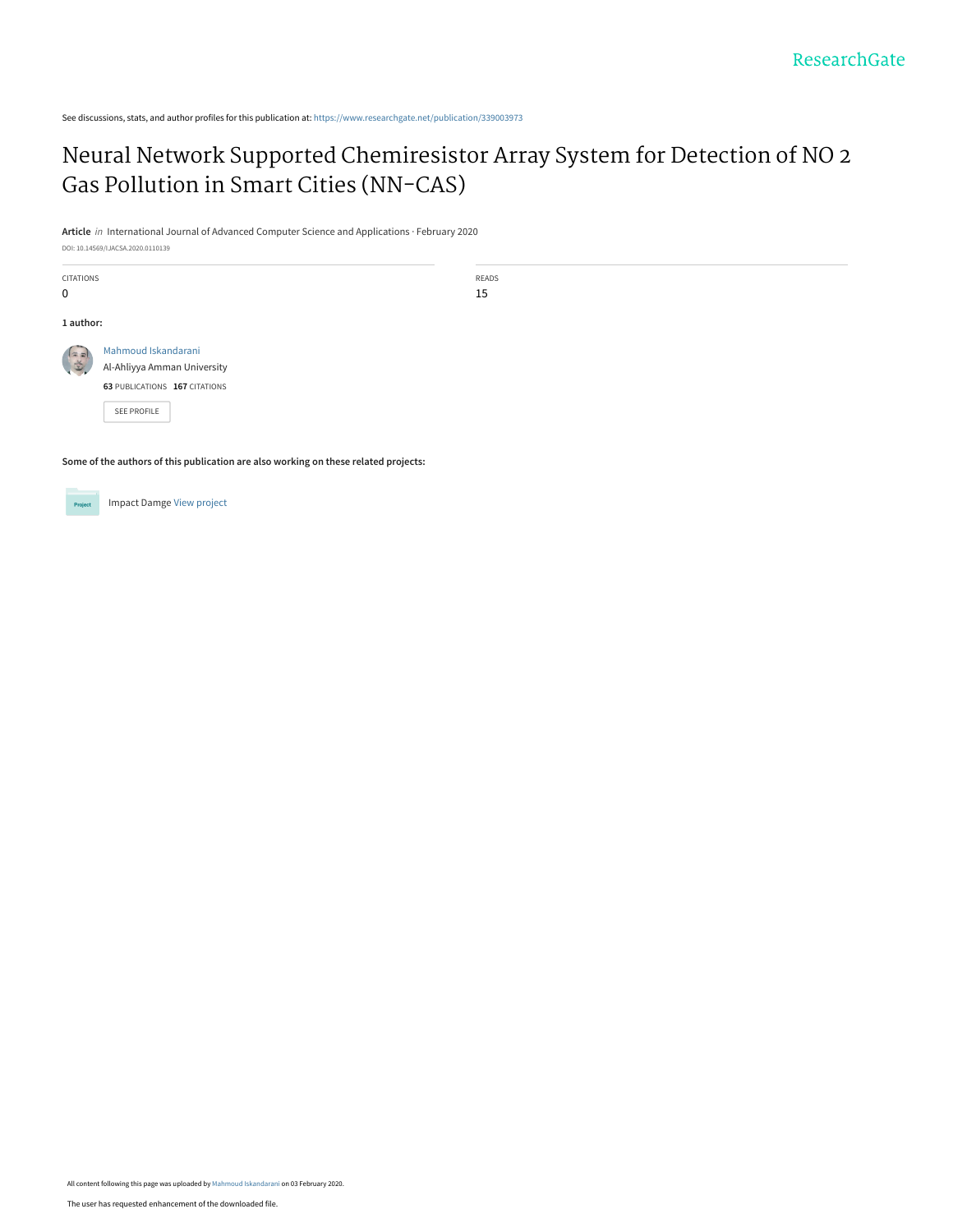# Neural Network Supported Chemiresistor Array System for Detection of NO<sub>2</sub> Gas Pollution in Smart Cities (NN-CAS)

Mahmoud Zaki Iskandarani Faculty of Engineering Al-Ahliyya Amman University Amman, Jordan

*Abstract***—Neural Networks supported Chemiresistor array system is designed and laboratory tested for the detection of emissive gasses from vehicles and other sources of pollution. The designed and tested system is based on an integrated PbPc array of chemiresistors that sends signals corresponding to emitted NO<sup>2</sup> gas to Signal Processing Unit. The process comprises using relative conductivity values of Edge sensors to Central sensor for detected gas as an indicator of response characteristics and profiling for NO<sup>2</sup> gas pollution level. The process continues up to the limit where Edge Sensor values for relative conductivity equates, then the relative conductivity for the Edge Sensors is used as a control value to shut down the sampling system and send a warning message of excessive pollution. Pollution could be due to a number of factors besides vehicles, such as gas leaks. Optimization of array elements response is carried out using Neural Networks (Back Propagation Algorithm). The proposed system is promising and could further be developed to become a vital and integrated part of Intelligent Transportation Systems (ITS) in order to monitor emission of hazardous gases, and could be integrated with Road Side Units (RSUs) of urban areas in smart cities.**

*Keywords—Gases; chemiresistors; neural networks; sensor array; correlation; road side unit; intelligent transportation systems; smart cities*

## I. INTRODUCTION

Emissions of NOx and NO2 from vehicles are critical to quality of air particularly in urban areas, and could very well affects air quality at regional and global levels.

Recently, two important factors are considered that contributes to pollution and concentration of  $NO_2$ :  $NO_x$  in urban areas:

*1)* The ratio of  $NO_x$  that is  $NO_2$  coming out of vehicles exhausts.

*2)* Diesel engines emissions of NO<sup>x</sup>

Congested cities and their residents exposed to levels of NO<sup>2</sup> gas that often exceed the acceptable air quality standards. Due mainly to diesel cars. The level of contribution of  $NO<sub>x</sub>$  by the diesel car is determined as per area and number of vehicles and congestion levels. However, it is found that large number of  $NO<sub>2</sub>$  parts in the  $NO<sub>x</sub>$  emissions of diesel engines is mainly a function of intense road traffic usually on artery roads.

 $NO<sub>x</sub>$  contains NO and NO<sub>2</sub>, where NO<sub>2</sub> is critical as it has an adverse health effects in urban areas. Diesel engines are not fitted with efficient systems for removing  $NO<sub>x</sub>$  emissions similar to petrol engines, thus, resulting in higher ambient concentration of  $NO<sub>2</sub>$  in urban and major cities.

The primary health effects attributable to  $NO<sub>2</sub>$  are related to respiratory conditions. Inhalation of  $NO<sub>2</sub>$  causes inflammation in the lungs, affecting immunity to lung infections and resulting in loss of breath, wheezing, coughing and bronchitis with possibility of developing asthma.  $NO<sub>2</sub>$  can cause has both acute and chronic health effects.

Studies showed that Lead Phthalocyanine (PbPc) is very sensitive complex to Dioxide gases; specifically  $NO<sub>2</sub>$ , where its conductivity affected more by the adsorption of gases as a charge-transfer complex is formed between the Phthalocyanine donor and the gas acceptor.

## II. RELATED WORK

Urbanization adds pressure to the resources such as energy, water, sanitation, and public services. Thus, socio-economic and environmental issues have become closely related. Cities contribute to environmental change on local, regional, and global scales. Studies showed that cities accounts for large amount of global greenhouse gas emissions as a function of energy consumption. City planners and researchers worldwide are investigating ways to control traffic in order to improve air quality, and provide enhanced living conditions [1-4].

The solution is in making cities "smarter" through different approaches to resources management and infrastructure, and by concentrating on greener environment, and smart governance, which will result in a better quality of living for citizens. This can be enabled by utilization of Information and Communication Technologies (ICTs) tools, which can provide eco-friendly solutions for cities. Such work lead to the concept of Smart Cities, whereby the vision is to include the basic services in the city, such as clean water, clean environment, energy and infrastructure, for all citizens, which can be achieved by creating smart environment that covers:

- *1)* Environmental Sustainability
- *2)* Energy Consumption Control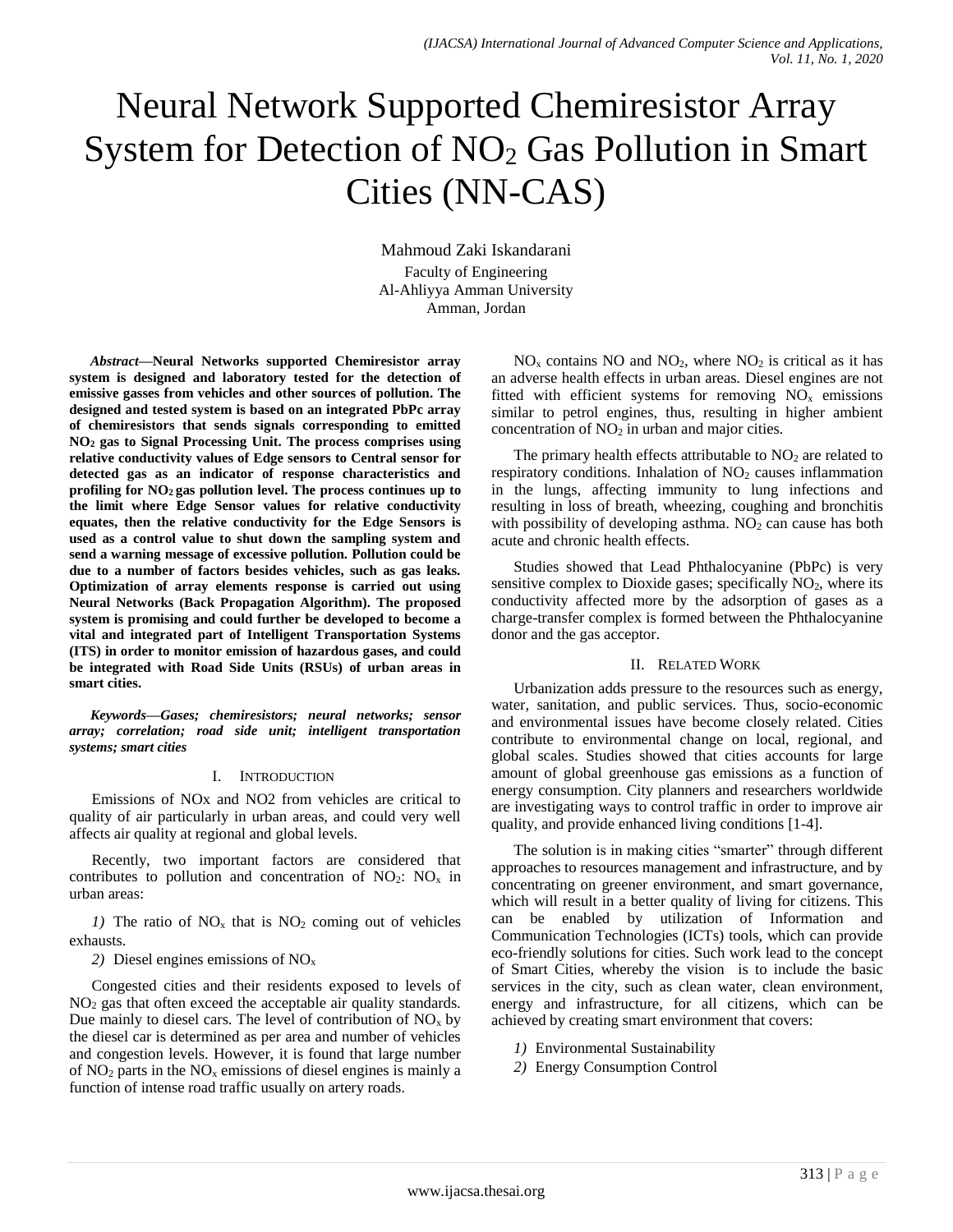This can be accomplished by focusing on smart transportation that connects different modes of transportation into an integrated system, thus, giving city planners the ability to better control the flow of traffic.

Analysis and modelling of urban air quality was most of the time based on the assumption that vehicles on the road perform similarly to the way they do under development environments, this can lead to inaccurate prediction of the vehicles effect and contribution to air pollution and harmful emissions. The application of PbPc sensor array chemiresistors to the detection and subsequent analysis of gases emitted round urban areas and congested cities such as NO2, should provide reliable metric that can also be used in both real life and in development environments and can help in narrowing the gap between the development sites and real life applications in real time [5-9].

As Smart Cities are associated with a higher quality of life, technology makes it possible to compile massive amounts of real-time data to optimize the urban infrastructure, thereby improving the efficiency of public and transport services.

A chemiresistor array system (CAS) is generally recognized as a system that encompasses array of chemical sensors with selective detection capabilities and pattern recognition capability, able to specify individual vapor components or combination of vapors. The CAS recognizes the presence of a chemical through fingerprinting of its chemical elements using an array of sensors backed by intelligent software for pattern recognition [10-15].

There are two major components forming the CAS:

*1)* Chemiresistor Sensing Array (CSA).

*2)* Intelligent Part employing Artificial Neural Networks (ANN).

Such a combination makes CAS a promising tool for detection of chemicals and hazardous gases. Each chemical produces a unique characteristic of its own, once exposed to the chemiresistor sensing array. The experimental data is used to train an intelligent classification system, such as Neural Networks in order to optimize the CAS characterisitics and to provide an ability to predict future values based on chemical level changes [16-20].

CAS detects chemicals by interacting with its CSA responsive materials, resulting in a change in the material characteristics and producing a unique response associated with a specific chemical or gas.

ANN is a learning and classification algorithm, and can also be used as an optimizing algorithm. ANN changes its input, hidden, and output neuron weights to interrelate and correlate complex relationships among input-output variables. Backpropagation (BP) algorithm, is an affective ANN technique, which is an iterative gradient algorithm aims at decreasing the root mean square error.

In this paper, a fresh approach to the use and application of Chemiresistor Arrays System is proposed which utilizes chemical sensing, in particular  $NO<sub>2</sub>$  together with Neural Networks optimization. Such approach will support environmental mobility of vehicles through big data collection

and analysis and vehicle to infrastructure interface (V2I). The system can be further developed to support traffic light control and green wave for certain vehicles such as diesel engines when integrated with Road Side Units (RSUs) and interfaced using wireless communication systems [21-22].

## III. MATERIALS AND METHODS

Chemiresistor array units are used for the tests. The  $NO<sub>2</sub>$ detection system employs a number of chemiresistors with vacuum sublimed PbPc films of uniform thickness on Sapphire  $(\alpha - Al_2O_3)$  substrates. Fig. 1 shows 4-electrodes, 3chemiresistor array device used in the testing, while Fig. 2 shows a cross sectional view of each chemiresistor within the array. Testing of the devices response to donor gases, in particular NO<sup>2</sup> using two devices is carried out as shown in Fig. 3.

Back Propagation Algorithm (BP) is used to carry out training of the Neural Networks system in order to optimize the response characteristics of the used chemiresistor arrays shown in Fig. 4.

Back Propagation (BP) works by repeatedly modifies the weights of the connections in the network in order to minimize the difference between the actual output of the network and the desired output. The internal 'hidden' units which are not part of the input or output stores within their weights the important features of the learnt pattern(s), which are captured by the interactions of these units. The algorithm is used to efficiently train a neural network through a chain rule, where, after each forward pass through a network, backpropagation performs a backward pass while adjusting the network weights and biases.



Fig. 1. 3-Chemiresistor Integrated Array Device.



Fig. 2. Cross Section of the used PbPc Chemiresistor Array.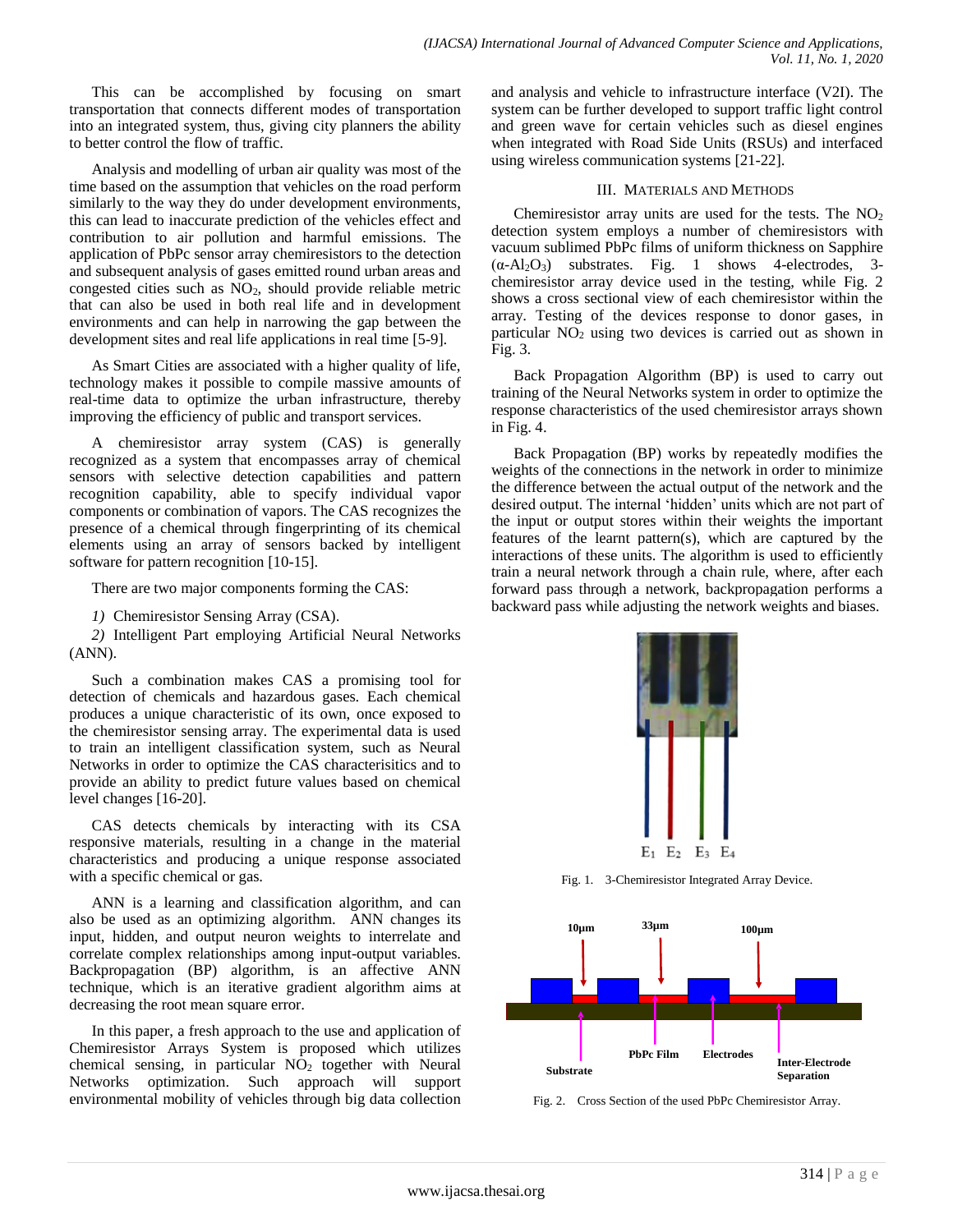

Fig. 3. PbPc Array Algorithm for NO<sub>2</sub> Detection.



Fig. 4. Neural Networks (BP) Traninig System with Training Curve.

Optimization of the CAS response using BP is carried out by reducing the error function through minimization of the error function (cost function) described by equation (1).

$$
E(t) = \frac{1}{2} \left( d_{L(i+1)}(t) - a_{L(i+1)}(t) \right)^2.
$$
 (1)

Where;

 $d_{i}(t)$ : The desired response  $a_i(t)$ 

: The actual response

To carry out error mimimization using BP, a gradient descent rule is used to update weights between output and hidden layers and hidden and input layers as shown in equation (2).

$$
W_{L(i+1), L(i)}(t+\Delta t) = W_{L(i+1), L(i)}(t) - Alpha\left(\frac{\partial E(t)}{\partial W_{L(i+1), L(i)}}\right). \tag{2}
$$

Where;

*Alpha* : Learning Rate.

The learning Rate is increased from 0.1 to 0.9 and decreased from 0.9 to 0.1 as shown in Fig. 4, in order to compute weight updates using equations (3) and (4).

$$
Alpha_{\text{increasing}} = Alpha_{\text{min}} + (Alpha_{\text{max}} - Alpha_{\text{min}}) \left( \frac{(Max\,Epochs - Current\,Epoch)}{Max\,Epochs} \right). \tag{3}
$$

$$
Alpha_{decreasing} = Alpha_{max} - (Alpha_{max} - Alpha_{min}) \left( \frac{(Max\,Epochs - Current\,Epoch)}{Max\,Epochs} \right). \tag{4}
$$

#### Results

Tables I and II show data for two PbPc sensor arrays used in validating the designed system, while Fig. 5 shows the Neural Network model used for training with distributed weights.

| TABLE. L | <b>SENSOR ARRAY 1</b> |
|----------|-----------------------|
|----------|-----------------------|

| <b>Real Test</b>              | Normalized conductivity in relation to Inter-<br><b>Electrode Separation</b> |                    |          |  |
|-------------------------------|------------------------------------------------------------------------------|--------------------|----------|--|
| NO <sub>2</sub> Levels<br>ppm | Chemi1,2<br>10:33                                                            | Chemi2,3<br>33:100 |          |  |
|                               | $\theta$                                                                     | $\theta$           | $\Omega$ |  |
|                               | 0.66                                                                         | 0.34               | 0.51     |  |
| 3                             | 0.69                                                                         | 0.44               | 0.64     |  |
| 5                             | 0.71                                                                         | 0.47               | 0.66     |  |
|                               | 0.72                                                                         | 0.48               | 0.67     |  |
| 9                             | 0.73                                                                         | 0.49               | 0.73     |  |

TABLE. II. SENSOR ARRAY 2

| <b>Real Test</b>              | Normalized conductivity in relation to Inter-<br><b>Electrode Separation</b> |                    |                    |
|-------------------------------|------------------------------------------------------------------------------|--------------------|--------------------|
| NO <sub>2</sub> Levels<br>ppm | Chemi1,2<br>10:33                                                            | Chemi1,3<br>10:100 | Chemi2,3<br>33:100 |
| 0                             | 0                                                                            | $\theta$           | O                  |
|                               | 0.64                                                                         | 0.34               | 0.54               |
| 3                             | 0.67                                                                         | 0.44               | 0.65               |
|                               | 0.68                                                                         | 0.46               | 0.68               |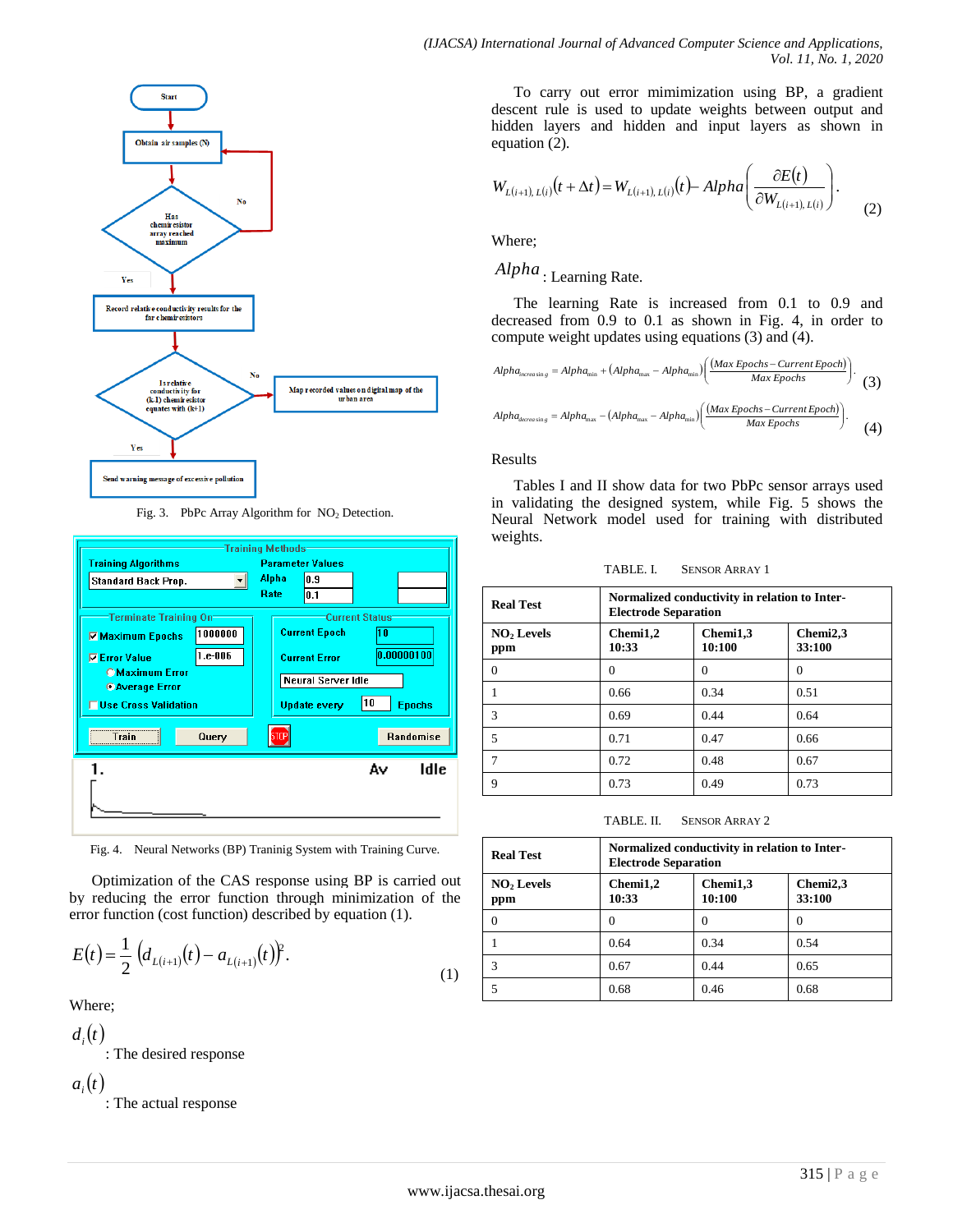

Fig. 5. Neural Networks Model used for Trianing, Optimization, and Prediction.

#### IV. DISCUSSION AND CONCLUSIONS

Tables III and IV show the predicted results using Neural Networks (BP) System, while Fig. 6 and 7 show the optimized response curves for the PbPc arrays, with Fig. 8 and 9 showing the convergence factor in relation to the relative conductivity change of the PbPc sensor array as a function of  $NO<sub>2</sub>$  gas concentration.

The relative conductivity of the Central Sensor can be approximated and related to the edge sensors, using the expression in equation (5). In addition, the actual convergence factor  $(k)$  for each gas concentration is also calculated using the expression in equations (5), together with Neural Networks predicted data, which should fulfill the criteria descripted by the expression in equation (6), while latching conditions for the system of array sensors is applied using the average convergence factor  $(k_{Avg})$  as shown in equation (7).

$$
Convergence (Central Gensor) = \left[ \frac{\sum \text{Re} \text{lative Conductivity} (Edge Sensors)}{\text{Total Number of Array Sensors}} \right].
$$
 (5)

$$
Convergence (Array) = \left(\frac{Lim (Relative Conductivity Far Left Edge Sensor)}{Lim (Relative Conductivity Far Right Edge Sensor)}\right) = 1.
$$
 (6)

$$
Latching = \left[ \frac{\sum Relative Conductivity (Edge Sensors)}{Average Convergence Factor (k_{Avg})} \right].
$$
 (7)

The results from the two PbPc sensor array devices showed different response sensitivities towards  $NO<sub>2</sub>$  gas, whereby array 1 (average convergence factor 3.05) latched at higher concentration levels compared with array 2 (average convergence factor 3.3). Both devices have comparable results up to 5 PPM of  $NO<sub>2</sub>$  concentration. This is a design issue, which necessitates the use of Neural Networks to predict data to enable design optimization and performance enhancement.

Fig. 6 and 7 show relative conductivity response of both devices, which presents the power increase of relative conductiviy of the Edge and Center elements of the array. They also show the convergence process between the two Edge elements as they equate to same value. This is also a design issue as the electrode separation between each Edge element and the Center element is approximately a factor of 3.

Fig. 8 and 9 present a clearer view of the field interaction between array elements in the form of the convergence factor as it initially varies before it decreases and converges to the value of approximately 3. Thus, conforms to the electrode separation in the original design.

TABLE. III. NEURAL NETWORKS OPTIMIZATION FOR ARRAY 1

| <b>Prediction</b>                    | Normalized conductivity in relation to<br><b>Inter-Electrode Separation</b> |                    |                    | Convergence<br><b>Factor</b> |
|--------------------------------------|-----------------------------------------------------------------------------|--------------------|--------------------|------------------------------|
| NO <sub>2</sub> Levels<br><b>PPM</b> | Chemi1,2<br>10:33                                                           | Chemi1,3<br>10:100 | Chemi2,3<br>33:100 | k                            |
| 0.000                                | 0.000                                                                       | 0.000              | 0.000              | 0.0                          |
| 0.004                                | 0.002                                                                       | 0.001              | 0.001              | 3.0                          |
| 0.008                                | 0.004                                                                       | 0.002              | 0.003              | 3.5                          |
| 0.010                                | 0.005                                                                       | 0.002              | 0.004              | 4.5                          |
| 0.040                                | 0.022                                                                       | 0.010              | 0.016              | 3.8                          |
| 0.080                                | 0.050                                                                       | 0.022              | 0.034              | 3.8                          |
| 0.100                                | 0.065                                                                       | 0.030              | 0.044              | 3.6                          |
| 0.400                                | 0.375                                                                       | 0.157              | 0.240              | 3.9                          |
| 0.800                                | 0.618                                                                       | 0.300              | 0.453              | 3.6                          |
| 1.000                                | 0.660                                                                       | 0.340              | 0.510              | 3.4                          |
| 1.400                                | 0.690                                                                       | 0.383              | 0.570              | 3.3                          |
| 1.800                                | 0.696                                                                       | 0.404              | 0.600              | 3.2                          |
| 2.000                                | 0.695                                                                       | 0.412              | 0.608              | 3.2                          |
| 2.400                                | 0.692                                                                       | 0.425              | 0.623              | 3.1                          |
| 2.800                                | 0.690                                                                       | 0.435              | 0.635              | 3.0                          |
| 3.000                                | 0.690                                                                       | 0.440              | 0.640              | 3.0                          |
| 3.400                                | 0.691                                                                       | 0.449              | 0.648              | 3.0                          |
| 3.800                                | 0.695                                                                       | 0.456              | 0.654              | 2.9                          |
| 4.000                                | 0.697                                                                       | 0.459              | 0.656              | 2.9                          |
| 4.400                                | 0.703                                                                       | 0.463              | 0.660              | 2.9                          |
| 4.800                                | 0.710                                                                       | 0.470              | 0.660              | 2.9                          |
| 5.000                                | 0.710                                                                       | 0.470              | 0.660              | 2.9                          |
| 5.400                                | 0.714                                                                       | 0.473              | 0.660              | 2.9                          |
| 5.800                                | 0.716                                                                       | 0.475              | 0.661              | 2.9                          |
| 6.000                                | 0.717                                                                       | 0.476              | 0.661              | 2.9                          |
| 6.400                                | 0.719                                                                       | 0.477              | 0.663              | 2.9                          |
| 6.800                                | 0.720                                                                       | 0.479              | 0.667              | 2.9                          |
| 7.000                                | 0.720                                                                       | 0.480              | 0.670              | 2.9                          |
| 7.400                                | 0.721                                                                       | 0.482              | 0.677              | 2.9                          |
| 7.800                                | 0.722                                                                       | 0.483              | 0.687              | 2.9                          |
| 8.000                                | 0.723                                                                       | 0.484              | 0.697              | 2.9                          |
| 8.400                                | 0.725                                                                       | 0.486              | 0.703              | 2.9                          |
| 8.800                                | 0.728                                                                       | 0.489              | 0.722              | 3                            |
| 9.000                                | 0.730                                                                       | 0.490              | 0.730              | 3                            |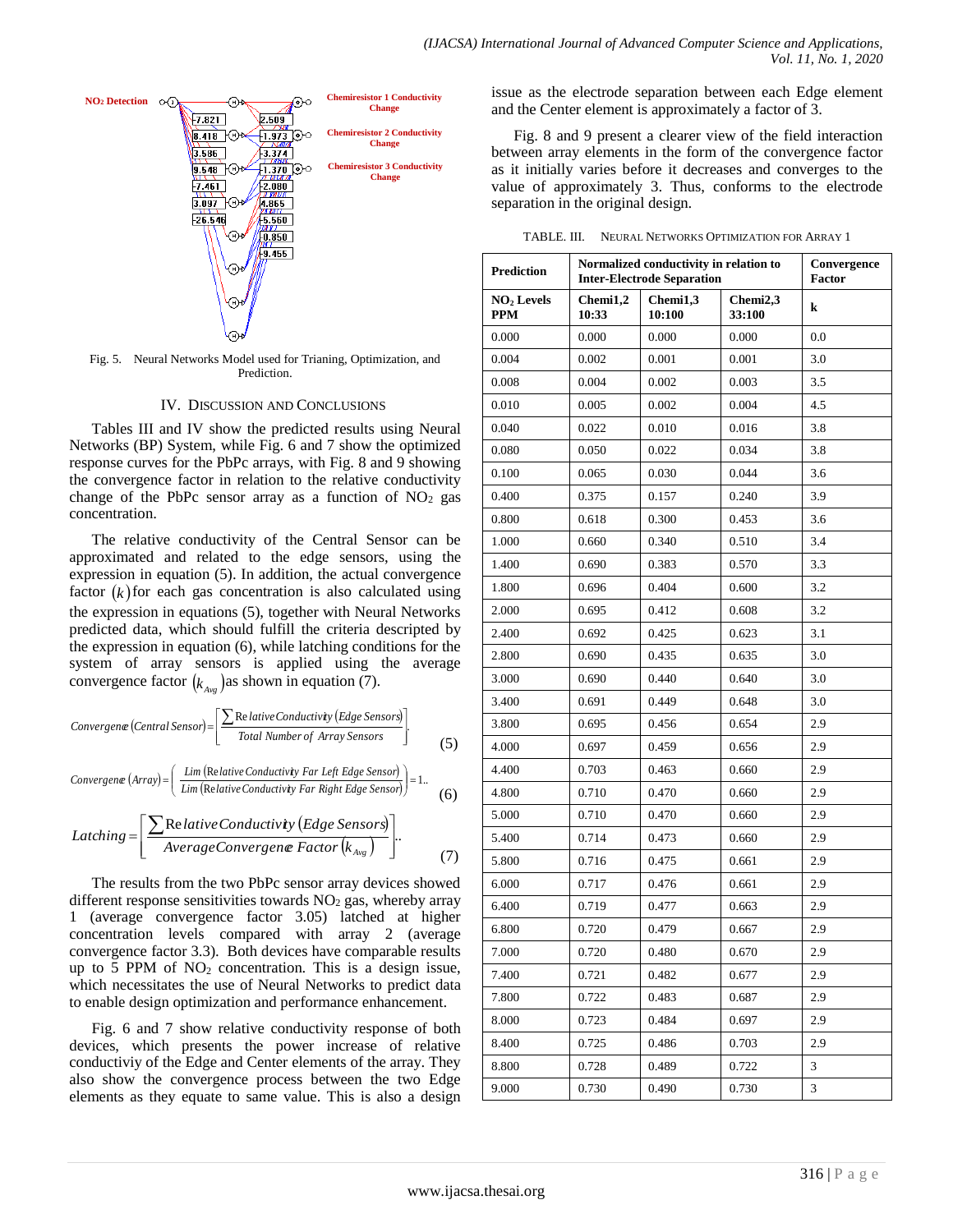| <b>Prediction</b>             | Normalized conductivity in relation to<br><b>Inter-Electrode Separation</b> |                    |                    | Convergence<br><b>Factor</b> |
|-------------------------------|-----------------------------------------------------------------------------|--------------------|--------------------|------------------------------|
| NO <sub>2</sub> Levels<br>ppm | Chemi1,2<br>10:33                                                           | Chemi1,3<br>10:100 | Chemi2,3<br>33:100 | $\bf k$                      |
| 0.000                         | 0.000                                                                       | 0.000              | 0.000              | $\theta$                     |
| 0.004                         | 0.002                                                                       | 0.001              | 0.001              | 3                            |
| 0.008                         | 0.004                                                                       | 0.002              | 0.003              | 3.5                          |
| 0.010                         | 0.005                                                                       | 0.002              | 0.004              | 4.5                          |
| 0.040                         | 0.021                                                                       | 0.010              | 0.016              | 3.7                          |
| 0.080                         | 0.046                                                                       | 0.022              | 0.035              | 3.7                          |
| 0.100                         | 0.060                                                                       | 0.028              | 0.046              | 3.8                          |
| 0.400                         | 0.350                                                                       | 0.152              | 0.255              | $\overline{4}$               |
| 0.800                         | 0.595                                                                       | 0.298              | 0.482              | 3.6                          |
| 1.000                         | 0.640                                                                       | 0.340              | 0.540              | 3.4                          |
| 1.400                         | 0.673                                                                       | 0.386              | 0.597              | 3.3                          |
| 1.800                         | 0.679                                                                       | 0.408              | 0.621              | 3.2                          |
| 2.000                         | 0.678                                                                       | 0.416              | 0.628              | 3.1                          |
| 2.400                         | 0.674                                                                       | 0.428              | 0.638              | 3.1                          |
| 2.800                         | 0.671                                                                       | 0.436              | 0.646              | 3                            |
| 3.000                         | 0.670                                                                       | 0.440              | 0.650              | 3                            |
| 3.400                         | 0.670                                                                       | 0.446              | 0.656              | 3                            |
| 3.800                         | 0.671                                                                       | 0.451              | 0.662              | 2.95                         |
| 4.000                         | 0.673                                                                       | 0.453              | 0.665              | 2.95                         |
| 4.400                         | 0.676                                                                       | 0.456              | 0.671              | 2.95                         |
| 4.800                         | 0.679                                                                       | 0.459              | 0.677              | 2.95                         |
| 5.000                         | 0.680                                                                       | 0.460              | 0.680              | 2.96                         |





Fig. 6. Predicted and optimized sensor response for array 1



Fig. 7. Predicted and Optimized Sensor Response for Array 2.



Fig. 8. Predicted Sensor Response and Convergence Coefficient for Array 1.



Fig. 9. Predicted Sensor Response and Convergence Coefficient for Array 2.

Employing Neural Networks allowed for:

- *1*) Acquiring results for other NO<sub>2</sub> concentration levels.
- *2)* Design optimization based on prediction.

*3*) Detection of expected increase or decrease of  $NO<sub>2</sub>$  in an area as a function of current values correlated with traffic volume and other sources of NO2 emission.

In conclusion, the design and testing of the PbPc sensor arrays was successful and more so with the incorporation of Neural Networks. Smart cities and smart transportation systems, aim to provide less polluted urban areas and such chemiresistor arrays can be very useful in this context. Developing A wireless Sensor Networks (WSN) version of the PbPc array will certainly advance its application and enhance the monitoring and reporting facilities through wireless data routing and collection to a sink with a cloud interface to control centers.

#### **REFERENCES**

- [1] D. Carslawa, G. Rhys-Tyler, "New insights from comprehensive onroad measurements of NO<sub>x</sub>, NO<sub>2</sub> and NH<sub>3</sub> from vehicle emission remote sensing in London, UK," Atmospheric Environment, vol. 81, pp. 339– 347, 2013.
- [2] B. Degraeuwe, P. Thunis, A. Clappier, M. Weiss, W. Lefebvre, S. Janssen, S. Vranckx, "Impact of passenger car  $NO<sub>x</sub>$  emissions and  $NO<sub>2</sub>$ fractions on urban NO<sup>2</sup> pollution e Scenario analysis for the city of Antwerp, Belgium," Atmospheric Environment, vol. 126, pp. 218–224, 2016.
- [3] B. Degraeuwea, P. Thunisa, A. Clappierb, M. Weissc, W. Lefebvred, S. Janssend, S. Vranckxd, "Impact of passenger car  $NO<sub>X</sub>$  emissions on urban NO2 pollution – Scenario analysis for 8 European cities," Atmospheric Environment, vol. 171, pp. 330–337, 2017.